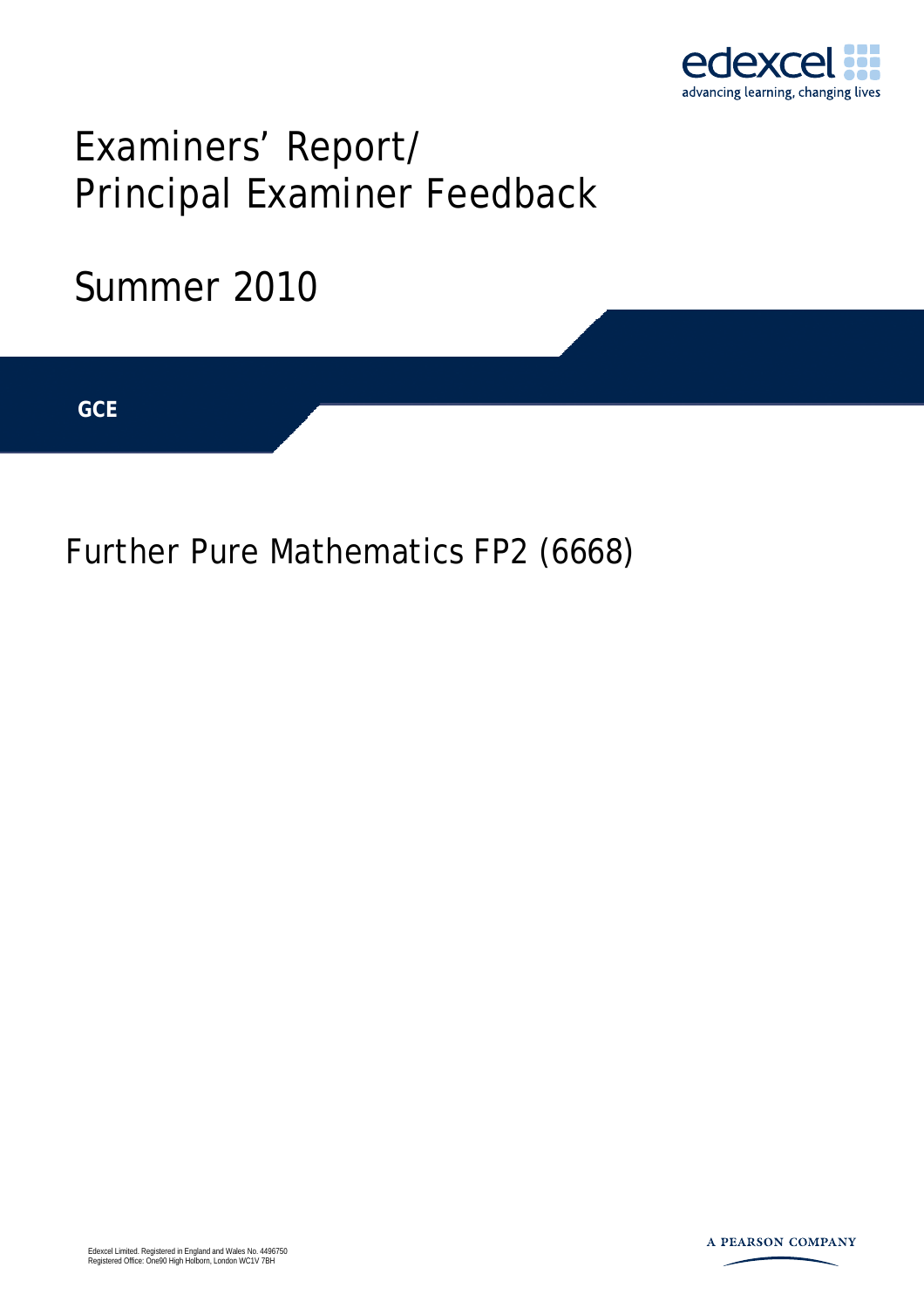Edexcel is one of the leading examining and awarding bodies in the UK and throughout the world. We provide a wide range of qualifications including academic, vocational, occupational and specific programmes for employers.

Through a network of UK and overseas offices, Edexcel's centres receive the support they need to help them deliver their education and training programmes to learners.

For further information, please call our GCE line on 0844 576 0025, our GCSE team on 0844 576 0027, or visit our website at www.edexcel.com.

If you have any subject specific questions about the content of this Examiners' Report that require the help of a subject specialist, you may find our Ask The Expert email service helpful.

Ask The Expert can be accessed online at the following link:

http://www.edexcel.com/Aboutus/contact-us/

Summer 2010

Publications Code UA023927

All the material in this publication is copyright © Edexcel Ltd 2010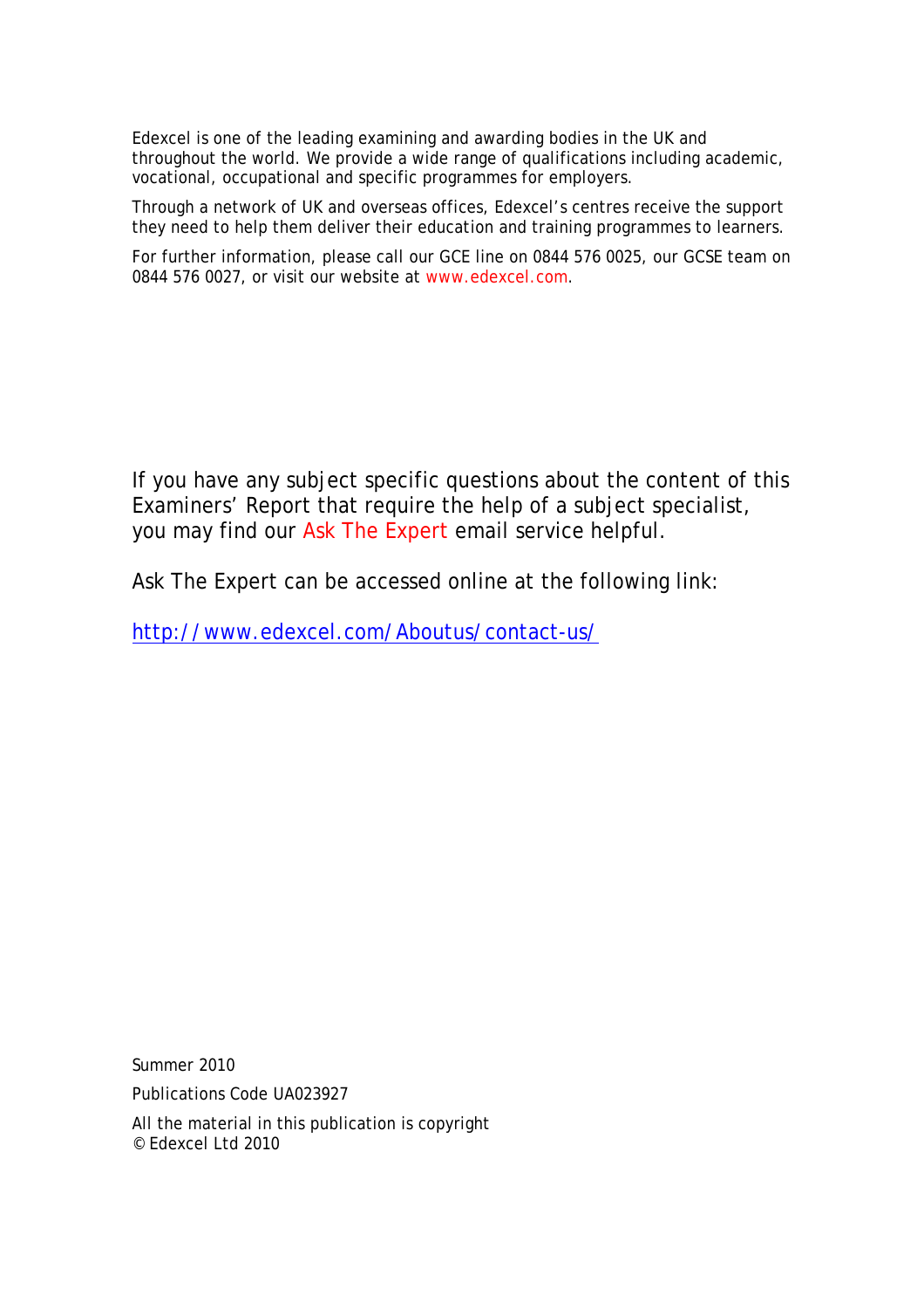### **Further Pure Mathematics Unit FP2 Specification 6668**

#### **Introduction**

It was clear that many candidates were well prepared for this examination and produced good, well presented work. Some, however, appeared to have not learnt some parts of the specification, particularly Taylor's theorem and transformations from the *z*-plane to the *w*-plane. Most candidates could remember their work from earlier units and apply it whenever necessary but others forgot essential information such as the double angle formulae. These could be quickly obtained from information in the formula book if required, so no candidate should be misquoting them.

Many candidates ran out of space before completing Q1 and/or Q4. Although it is tempting to use unwanted space elsewhere in the question booklet, this is a very risky tactic; candidates should always ask for extra sheets of paper. Some candidates wrote their extra work elsewhere in the booklet without making it clear where the end part of the question could be found and so risked having their work undermarked.

#### **Report on individual questions**

#### **Question 1**

This question was answered well by the vast majority of candidates. A small number of candidates started with  $r = 0$  rather than  $r = 1$  in part (b) and some failed to list required terms accurately or did not show sufficient terms to fully justify the cancellation. In part (c) a significant proportion of candidates attempted to evaluate f(1000)-f(100) rather than f(1000)-f(99) and many candidates lost the final mark because they did not give their answer to the required degree of accuracy. A very small number of candidates by-passed the general result

that they had found in part (b) and evaluated 
$$
\frac{1}{3(100-1)} - \frac{1}{3(1000+2)}
$$
.

#### **Question 2**

The majority of candidates either scored 2 or 5 marks for this question. Most candidates seemed to be familiar with the Taylor expansion but a large minority couldn't differentiate implicitly.

Most of these did not have  $\frac{d}{dx}$ d *x t* on the right hand side but a significant few obtained

 $\frac{dx}{ } + \sin$ d  $\frac{x}{x}$  + sin x *t*  $-\frac{du}{dx}$  + sin x which led to the same series as the correct solution. The absence of chain rule cost

several candidates 3 marks. The other common error was through a confusion of which symbols, *x* or *t*, to use. Many candidates seemed unfamiliar with this topic and appeared not to have covered it. Overall, this was a very simple question on Taylor Series and 5 relatively easy marks were lost.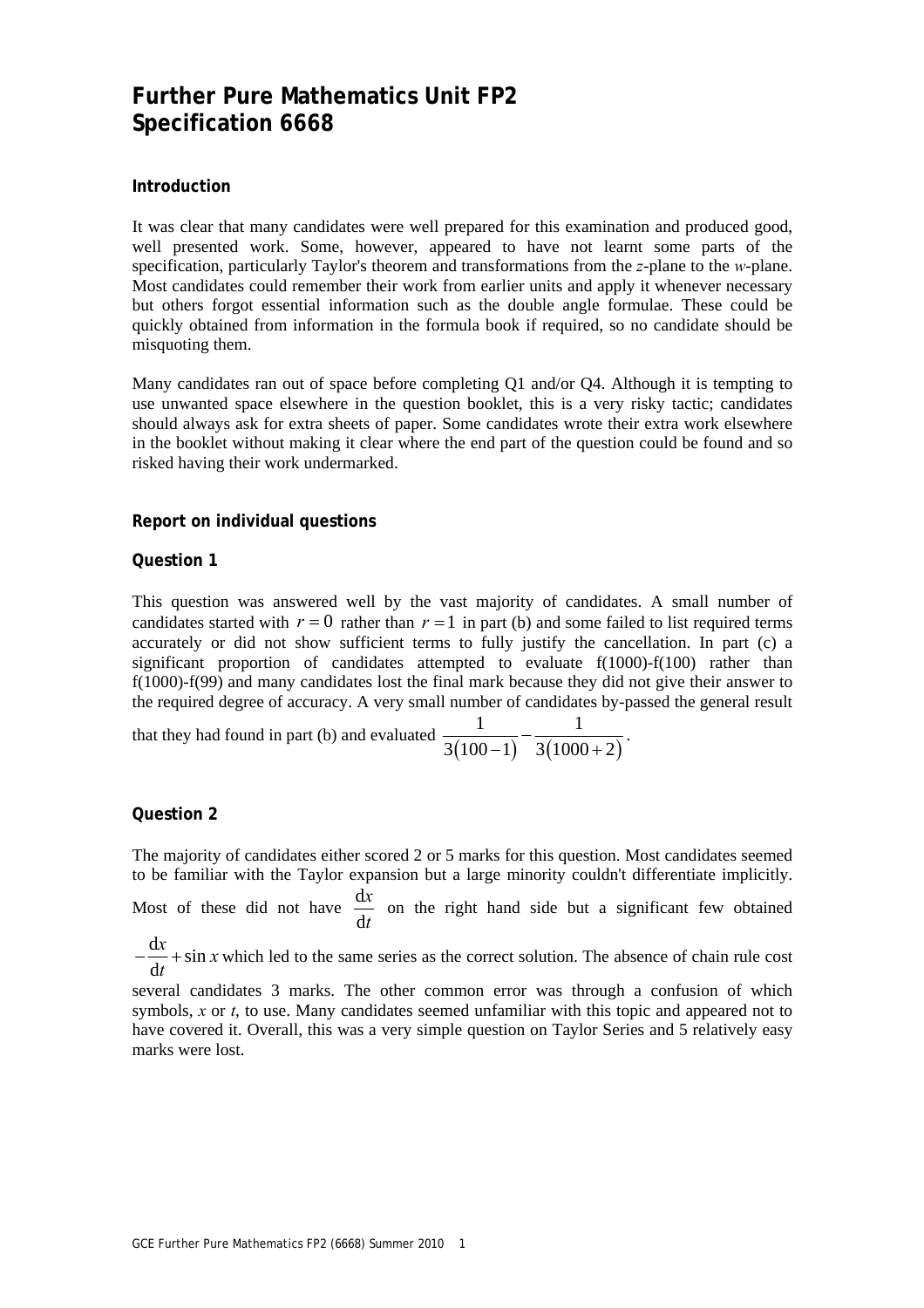#### **Question 3**

This question was either done well or badly with not a great deal between. In part (a) the more successful candidates seemed to be those who multiplied by  $(x+3)^2$ , formed a positive cubic and then sketched the graph to find those parts above the *x*-axis. Sketch graphs of  $y = x + 4$  and  $y = \frac{2}{x + 3}$  $= x + 4$  and  $y =$ + were less common and often drawn without any further conclusions made by the candidate. It was disappointing to see many candidates multiply by  $(x+3)$ without giving any consideration to the sign of  $(x+3)$ . Part (b) was not done well and it appeared that many candidates were unfamiliar or lacked understanding about the significance of the modulus signs. Few seemed able to write down the correct answer, often including another region along with  $x > -2$ . Those who drew a sketch of  $y = x + 4$  and  $y = \frac{2}{x+3}$  $= x + 4$  and  $y =$ + were

usually able to arrive at the correct conclusion.

#### **Question 4**

In part (a) the modulus of *z* was found correctly by almost all candidates. It was disappointing to see so few candidates drawing a clear Argand diagram before even attempting to find the argument of *z*. The reliance on using arctan without the diagram usually led to an angle in the wrong quadrant. Hardly any candidates used degrees rather than radians. Most candidates could use de Moivre's theorem correctly in part (b) although some misread the question and tried to find the cube root rather than the cube. It was disappointing at this level to see candidates leaving the final answer in the  $4096 (\cos 2\pi + i \sin 2\pi)$  form. There were some attempts at

expanding  $(x+iy)^3$  which gained no marks because the question stipulated the use of de Moivre's theorem. There were some candidates who misread the question in part (c) and started from  $w^4 = z^3$ . Most candidates tried to find more than one root but it was again disappointing to see candidates believing that there was only one root to a fourth power equation. There were many completely correct solutions but legibility did make finding out what was going on difficult in some cases.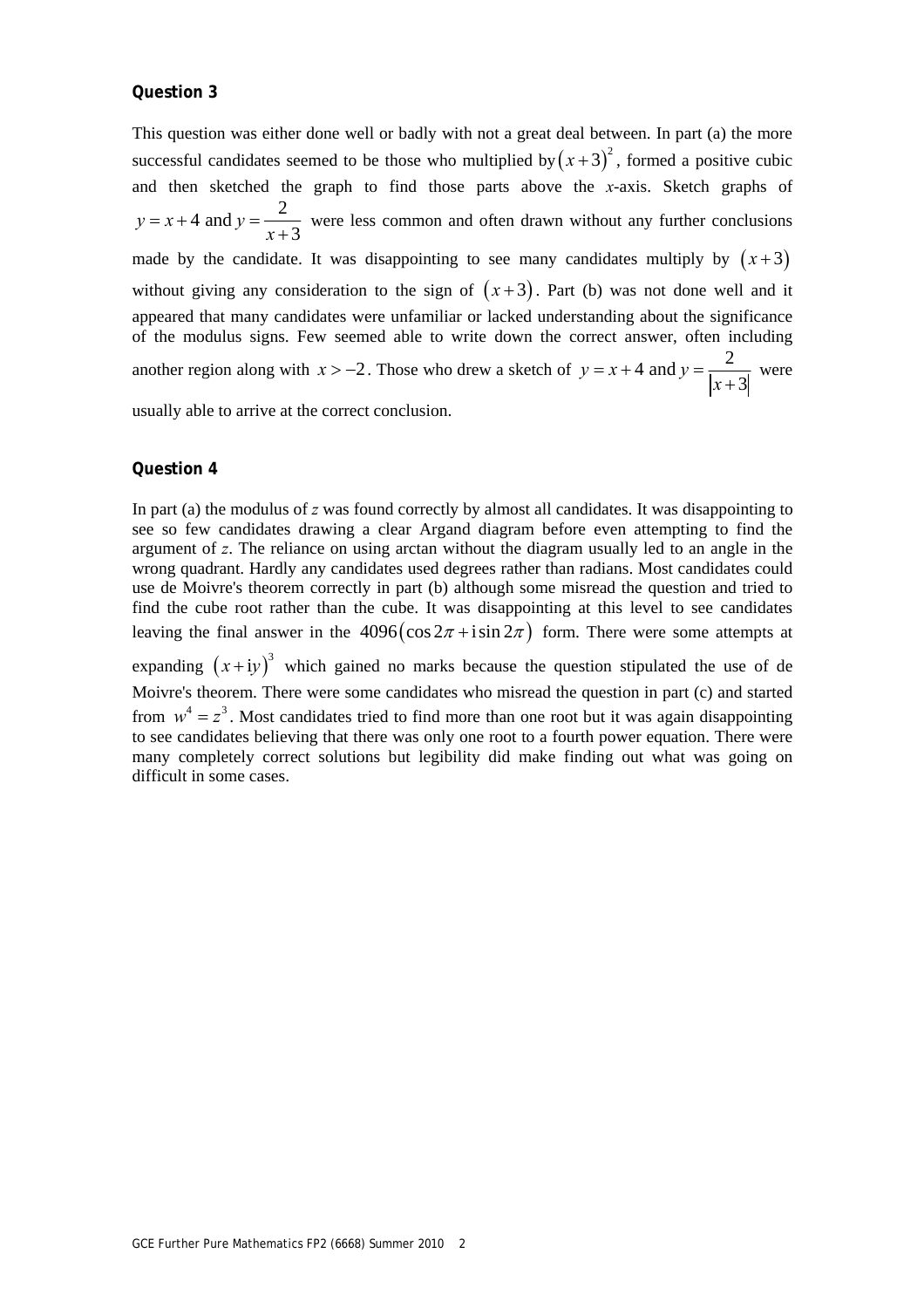#### **Question 5**

The finding of the two values of  $\theta$  in part (a) was usually correctly done but some candidates then wasted valuable time in taking their two  $\theta$  values and working in a circle to find the r values - some of which were not equal to 2

In part (b) the vast majority of the candidates knew how to find the area enclosed between the two radius vectors and the curve simply as one integral. Others chose to split it into one area from 0 to 2  $\frac{\pi}{2}$  minus the area from 0 to 18  $rac{\pi}{\pi}$  minus the area from  $rac{5\pi}{\pi}$  to 18 2  $\frac{\pi}{\pi}$  to  $\frac{\pi}{\pi}$  - a long way round. Most of the candidates decided to use the integration method to find the area of the sector as well. Errors in integration were usually in the use of the double angle formula although most used it correctly. A minority of candidates forgot to square the function before integrating, but where this squaring had been done the subsequent integration of the trigonometric functions was well done. Where candidates fell down was in the careful application of the limits to their functions – writing things more neatly would have helped in a number of cases. Some forgot about the area of the sector of the circle completely. It was, however, pleasing to see many completely correct solutions.

#### **Question 6**

Candidates seemed to find this question difficult and many blank or minimal scoring attempts were seen. In part (a) most realised a line was required but some drew that line parallel to the real axis while others failed to identify their line in an appropriate manner. A significant minority thought the locus was a circle and others gave a diagram with both a line and a circle. This may have arisen due to adding the circle when attempting part (b) but it was not always clear which locus referred to which part of the question. Those who realised that for part (b) they needed the points of intersection of the line and the circle were able to write down the two complex numbers very quickly; others used really long calculations which did not always produce the correct answers.

Part (c) was the most challenging for many candidates. The substitution was not always made throughout the locus equation, resulting in a mixture of *w* and *z* which then led to a mixture of *x*, *y*, *u* and *v*. Some managed to get to  $|30 - 6w| = |30|$  or 30 but then did not divide by 6. They often continued with the resulting large numbers and made mistakes in the algebra. A common mistake was to move from  $|5 - w| = 5$  to  $(5 - u)^2 + v^2 = 5$ . Many circles were centred at the origin as  $|30 - 6w| = |30| \Rightarrow |6w - 30| = 30 \Rightarrow |6w| = 60$ . Hence  $|w| = 10$  and the circle had cartesian equation  $u^2 + v^2 = 10^2$ . Some candidates could arrive at a correct locus equation, sometimes even identifying the centre and radius of their ciircle, but could not (or forgot to) produce the corresponding cartesian equation.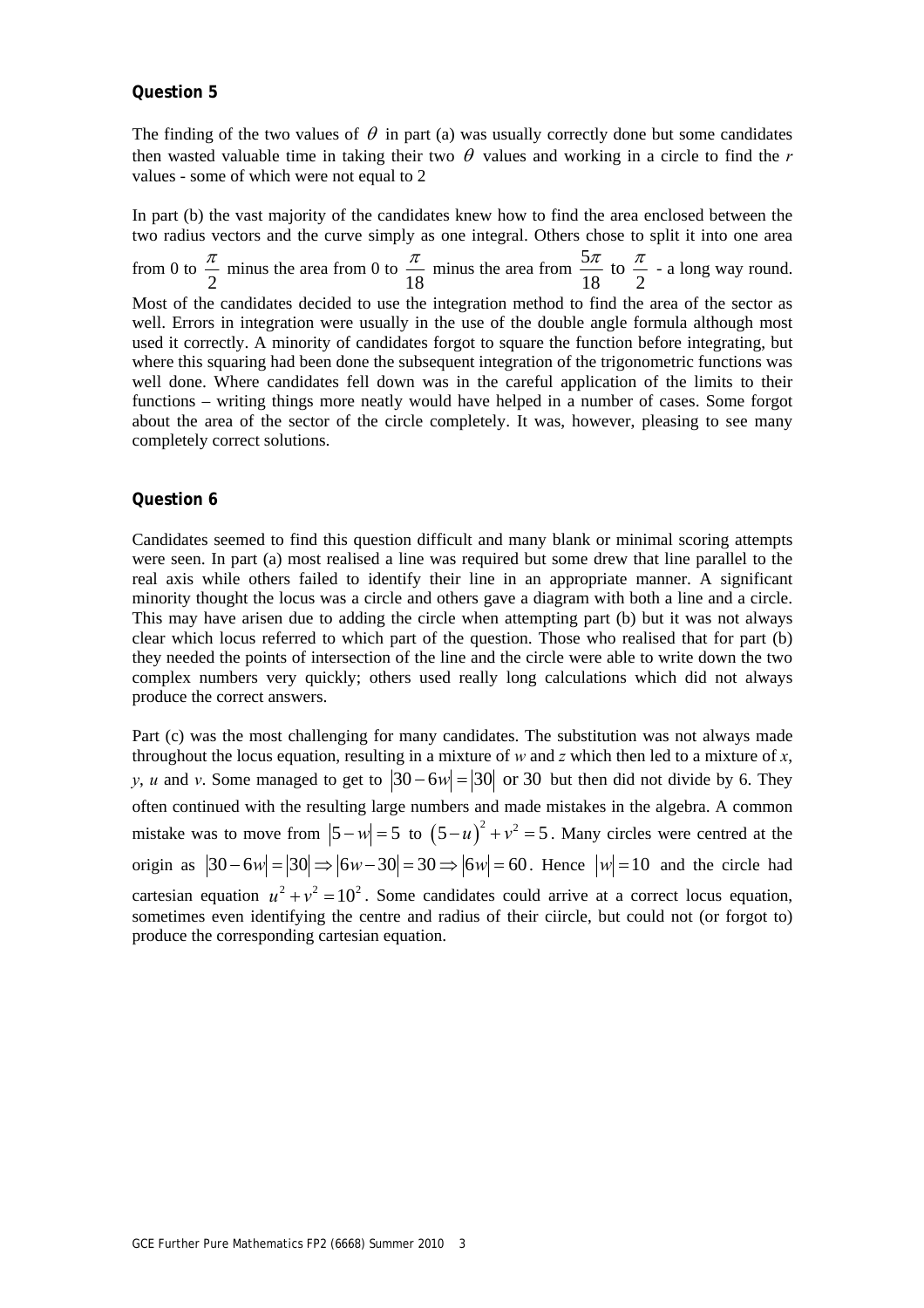#### **Question 7**

Most candidates produced a convincing argument for obtaining the given result in part (a). Those candidates who differentiated  $y = z^2$  with respect to *x* produced the most elegant verification whilst there were a lot of candidates whose work was over long and their arguments disjointed. A small number of candidates were clearly working back from the printed answer as there was no evidence of any differentiation whatsoever in their working. In part (b), the vast majority of candidates realised that an integrating factor was required but many integrated 2 tan *x* or even tan *x* rather than the required  $-2 \tan x$ . Those candidates who achieved the correct integrating factor were mostly accurate in their use of the double angle formula to integrate  $\cos^2 x$  although a small number of candidates successfully used integration by parts.

Examiners were very surprised by a large number of responses to part (c). Many wrote down 1  $y^{\frac{1}{2}}$  = their z and then stopped presumably unsure what to do next. Some candidates found the square root of their *z* rather than squaring it. Of those candidates who did realise that squaring was required, a large number squared individual terms rather than putting brackets round their answer to part (b) with a square symbol. Again, surprisingly, the mistakes made here were largely independent of the standard of their previous responses in the earlier parts of this question.

#### **Question 8**

This last question is usually tackled at the end with little time available and a certain amount of rush. Interestingly enough in this case many candidates attempted this question successfully and earned high marks. Most mistakes in part (a) resulted from inappropriate use of the product rule. Some candidates tried a complementary function at this point. Some even tried a particular integral of the form  $y = \lambda x \sin x + \mu x \cos x$  and usually ignored the  $\mu$  at the final stage. Most candidates however reached  $\lambda = 3/10$ . Candidates could score 3 marks easily in part (b) as all they had to do was add their complementary function (provided it was correct) to their particular integral. Some complications arose through candidates insisting on the use of  $Ae^{5ix} + Be^{-5ix}$ with or without the *x*. A few candidates tried to use  $m^2 + 25m = 0$  as their auxiliary equation (and scored 0/3 for this part).

In part (c) candidates were again able to score good marks in spite of mistakes. Usually this took the form of incorrect use of the product rule. Use of  $Ae^{5ix} + Be^{-5ix}$  as the complementary function resulted in the use of simultaneous equations and further loss of marks when their solution was incorrect. Candidates with a graphical calculator were helped considerably in scoring the two marks available for part (b). Many otherwise very good solutions were spoiled by weak attempts here. There was a variety of diagrams, only a few of which even looked like a sine curve, let alone an increasing one. Polar coordinate type loops were not uncommon.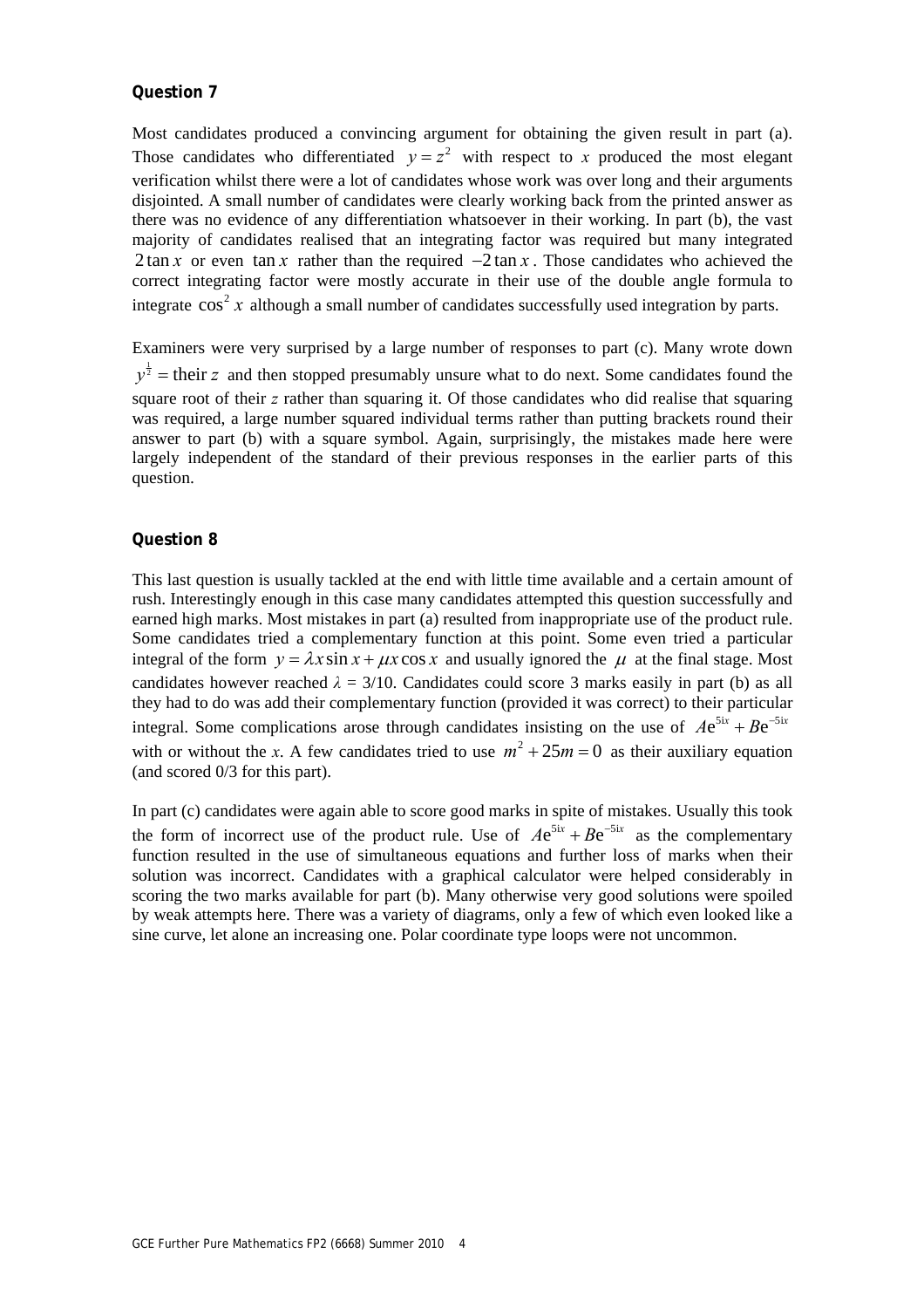## **Grade Boundary Statistics**

| Module         |                                   | Grade            | $A^*$ | A  | B  | $\mathsf{C}$ | D  | E  |
|----------------|-----------------------------------|------------------|-------|----|----|--------------|----|----|
|                |                                   | Uniform<br>marks | 90    | 80 | 70 | 60           | 50 | 40 |
| AS             | 6663 Core Mathematics C1          |                  |       | 59 | 52 | 45           | 38 | 31 |
| AS             | 6664 Core Mathematics C2          |                  |       | 62 | 54 | 46           | 38 | 30 |
| AS             | 6667 Further Pure Mathematics FP1 |                  |       | 62 | 55 | 48           | 41 | 34 |
| AS             | 6677 Mechanics M1                 |                  |       | 61 | 53 | 45           | 37 | 29 |
| AS             | 6683 Statistics S1                |                  |       | 55 | 48 | 41           | 35 | 29 |
| AS             | 6689 Decision Maths D1            |                  |       | 61 | 55 | 49           | 43 | 38 |
| A2             | 6665 Core Mathematics C3          |                  | 68    | 62 | 55 | 48           | 41 | 34 |
| A2             | 6666 Core Mathematics C4          |                  | 67    | 60 | 52 | 44           | 37 | 30 |
| A2             | 6668 Further Pure Mathematics FP2 |                  | 67    | 60 | 53 | 46           | 39 | 33 |
| A2             | 6669 Further Pure Mathematics FP3 |                  | 68    | 62 | 55 | 48           | 41 | 34 |
| A2             | 6678 Mechanics M2                 |                  | 68    | 61 | 54 | 47           | 40 | 34 |
| A2             | 6679 Mechanics M3                 |                  | 69    | 63 | 56 | 50           | 44 | 38 |
| A <sub>2</sub> | 6680 Mechanics M4                 |                  | 67    | 60 | 52 | 44           | 36 | 29 |
| A2             | 6681 Mechanics M5                 |                  | 60    | 52 | 44 | 37           | 30 | 23 |
| A2             | 6684 Statistics S2                |                  | 68    | 62 | 54 | 46           | 38 | 31 |
| A2             | 6691 Statistics S3                |                  | 68    | 62 | 53 | 44           | 36 | 28 |
| A2             | 6686 Statistics S4                |                  | 68    | 62 | 54 | 46           | 38 | 30 |
| A2             | 6690 Decision Maths D2            |                  | 68    | 61 | 52 | 44           | 36 | 28 |

The table below give the lowest raw marks for the award of the stated uniform marks (UMS).

## **Grade A\***

Grade A\* is awarded at A level, but not AS to candidates cashing in from this Summer.

- For candidates cashing in for GCE Mathematics (9371), grade A\* will be awarded to candidates who obtain an A grade overall (480 UMS or more) *and* 180 UMS or more on the total of their C3 (6665) and C4 (6666) units.
- For candidates cashing in for GCE Further Mathematics (9372), grade A\* will be awarded to candidates who obtain an A grade overall (480 UMS or more) *and* 270 UMS or more on the total of their best three A2 units.
- For candidates cashing in for GCE Pure Mathematics (9373), grade A\* will be awarded to candidates who obtain an A grade overall (480 UMS or more) *and* 270 UMS or more on the total of their A2 units.
- For candidates cashing in for GCE Further Mathematics (Additional) (9374), grade A\* will be awarded to candidates who obtain an A grade overall (480 UMS or more) *and*  270 UMS or more on the total of their best three A2 units.